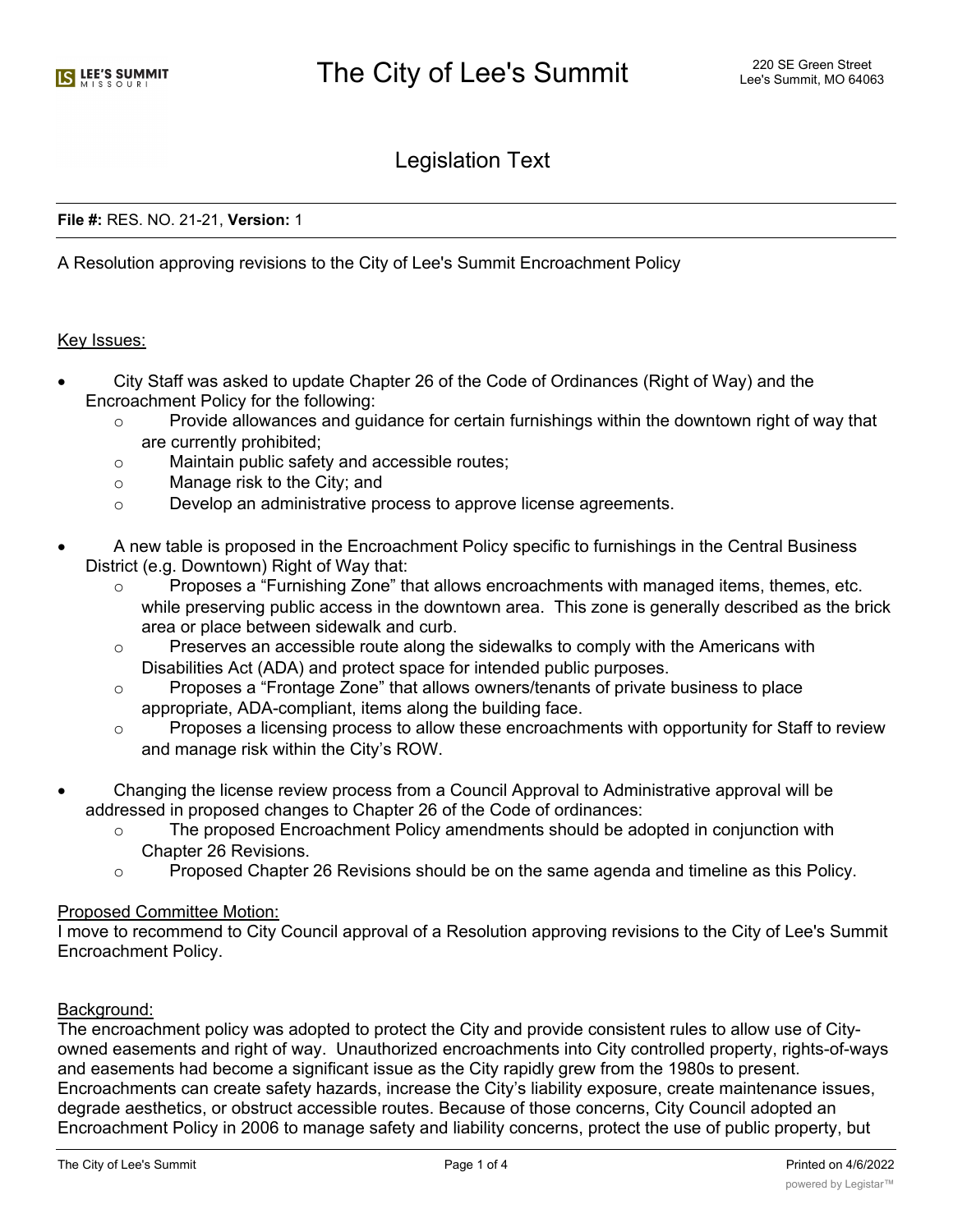still allow the shared use of City-controlled rights-of-ways and easements where reasonably appropriate, lawful, and in a fair and consistent manner.

The policy established non-allowed uses, conditional use and allowed use categories. The different types of uses are classified based on risk to the City and the need for the City to manage and maintain infrastructure and intended public purpose.

However, the City's current policy makes no special provisions for activities in the right of way within the Central Business District (e.g. Downtown Area), such as outdoor dining, displaying decorations, awnings, etc. These encroachments are non-allowed and prohibited under the current ordinances and policy of the City. The City's emergency declaration authorized outdoor dining in the Central Business District (CBD) in response to the COVID pandemic occupancy and activity restrictions. Many businesses in the Downtown area began placing non-allowed encroachments in the right-of-way in part to increase COVID related accommodations. These unlawful encroachments have increased in locations and frequency with businesses expressing a desire to continue placing objects in the Downtown right-of-way; extending the business into these public spaces including the building frontage, along and within adjacent sidewalk, and area between the sidewalk and street for various reasons. In certain locations, the encroachments present great risk to the City and public, safety hazards or obstruct access and public use of the right-of-way and its public furnishings. However, in certain other locations these encroachments do not present obvious conflicts.

In an effort to accommodate outside amenities within public right of way, updates to the encroachment policy have been proposed to allow tenants or property owners to place items in the right of way as long as (a) a continuous, un-obstructed, accessible route is maintained in compliance with the Americans with Disabilities Act (ADA), (b) items placed in the right of way are compatible with the ADA, (c) those placing items in public right of way are willing to accept the appropriate levels of risk and liability and insurance for placing those items in the right of way, and (d) the public use of right-of-way is preserved for its intended purpose.

The policy proposes establishing zones along the sidewalks for various uses. A generic illustration is attached as Figure 1 of this packet. The first defined CBD zone is the Roadway, which includes streets and alleys. A Parking zone is defined. The "Furnishing Zone" is described as the area between the roadway curb and the "Throughway Zone." In most areas, this will be the paver bands with the pedestrian lighting, street trees, open signs, benches, and planters managed through the Downtown Lee's Summit Main Street organization (DLSMS). The Furnishing Zone is also the location for official signs (e.g. parking signs, stop signs, etc.) placed by the City. The Furnishing Zone is intended to provide an area where items of official public infrastructure (e.g. signs, lighting) and other items of general public use can be managed by the City (or its assigns) for design, theme, and content to provide a consistent aesthetic appearance and function in the downtown area, and preserve easy access for people opening car doors or walking across the curb line. The Furnishing Zone is not a place of private business or extension of adjacent business operations.

From the City's perspective, the "Throughway Zone" is the most important area to preserve because it creates the greatest liability exposure and has the most strict regulation under ADA. This is generally the accessible route along the sidewalk. To be ADA compliant the sidewalk bust be clear of all hazard such as tables, fixed objects, columns, awnings, signs, etc. In most cases, the throughway zone will be defined as the area from the edge of the paver band with a minimum four-foot width towards the building.

The "Frontage Zone" will be a minimum area remaining between the Throughway Zone and the right of way (ROW) line. Within the CBD, the face of the building is usually the ROW line. Some buildings may have no room for a frontage zone, some may have two feet, others may have six feet, depending width of the ROW. The Frontage Zone will allow owners/tenants to place certain objects, but not all, in the ROW if they do not encroach or obstruct the Throughway Zone, and those objects are ADA compatible with the Throughway Zone. The Encroachment Policy Table defines which objects/items are allowed, non-allowed, conditionally allowed, etc. within each zone.